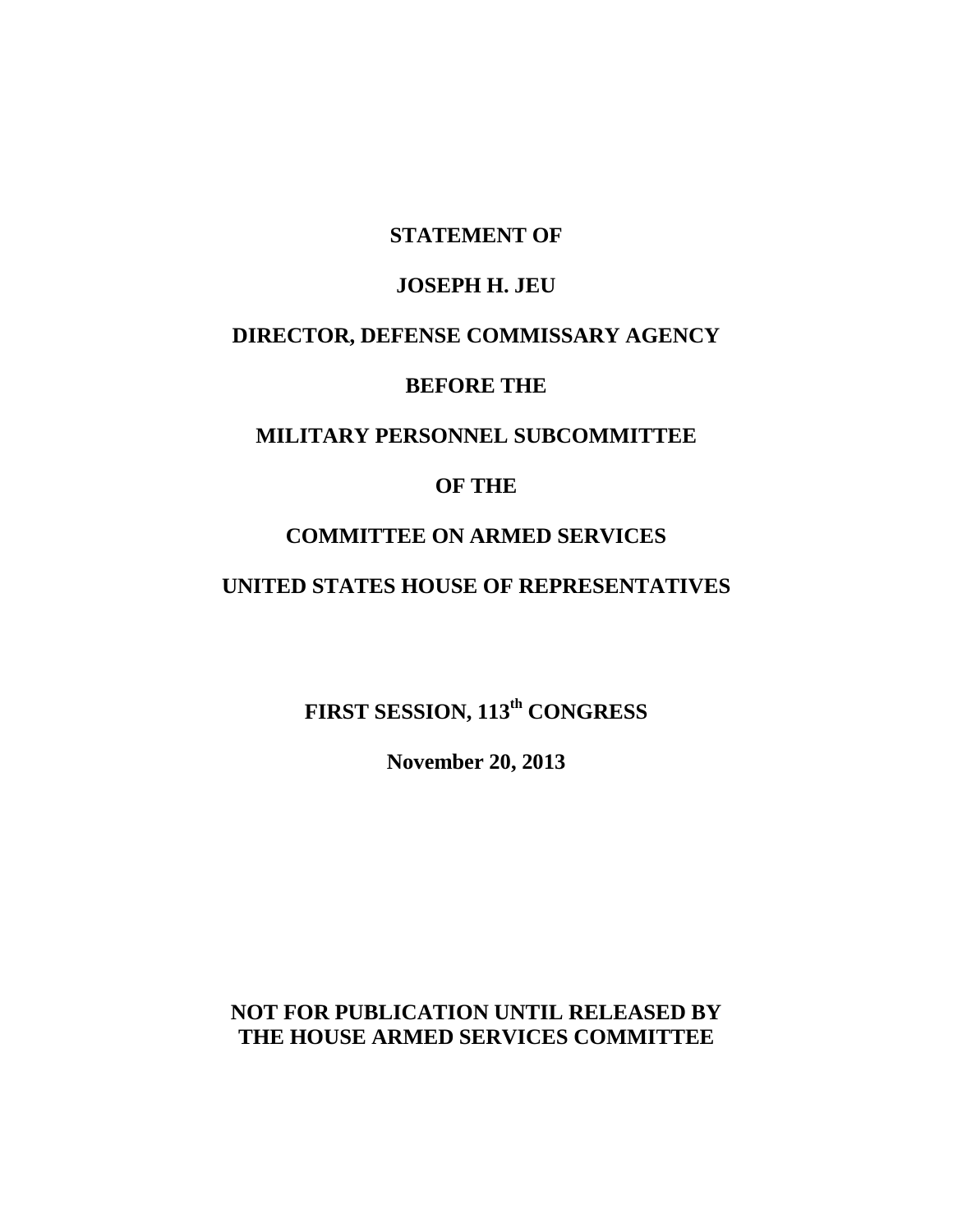Chairman Wilson, Ranking Member Davis, Members of the subcommittee, the commissary continues to be one of the most valued non-pay compensation benefits our military members, past and present, and their families enjoy. This integral element of the total compensation package plays an important role in the economic well-being of our military families providing patron savings of over 30 percent compared to civilian supermarkets, allowing patrons who consistently use the commissary to save nearly \$4,500 per year for an average family of four, over \$2,800 for a couple, and more than \$1,500 for a single Service member. The commissary not only enhances the quality of life for military families, but also provides an excellent return of \$2.00 in patron savings for every taxpayer dollar invested. However, this two for one return on investment is insufficient to shield the commissary from scrutiny as it faces the same fiscal challenges as other government agencies.

Commissary patrons were significantly impacted by sequestration. The Department-wide hiring freeze harmed customer service. With the Defense Commissary Agency's (DeCA) high turnover rate of lower graded employees in our stores, the hiring freeze quickly reduced manning levels and over two-thirds of our stores fell below the manning levels required to effectively run the stores. While the Department has provided some relief by allowing the hiring of personnel, the cure is not immediate because of the employee vetting time lag. The closure of most stores for one day a week for six weeks because of the furloughs necessary to meet the 2013 sequestration requirements impacted customers further. Customer complaints rose by over 50 percent and hit an all-time high during the furlough. While our employees struggled to provide our goal of excellent customer service, they could not always overcome the challenges. Customers often found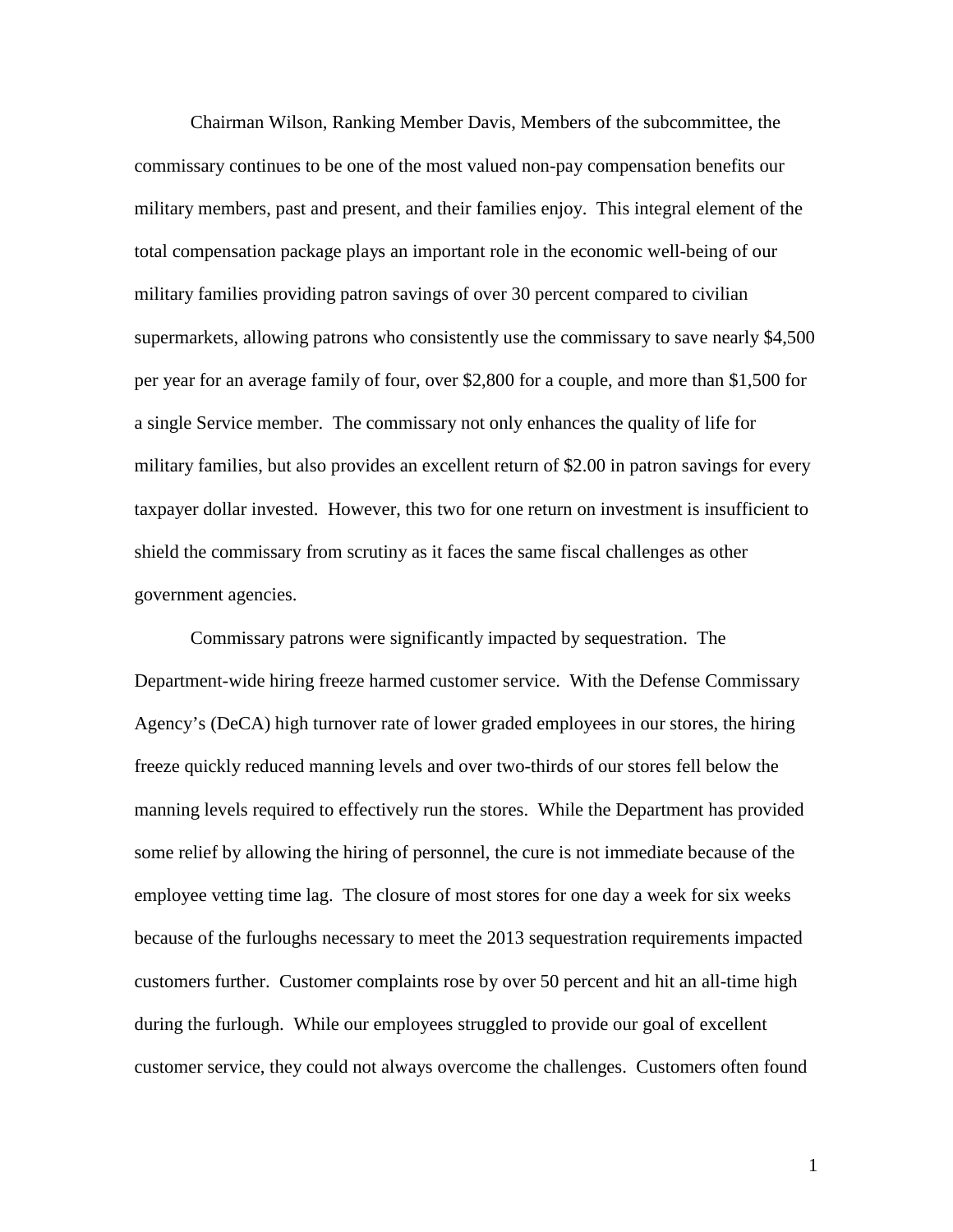long checkout lines, closed registers, and empty shelves. Checkout wait times of 20-30 minutes were not uncommon. A 20 percent reduction in pay during the furlough period was particularly hard on our store employees, many of whom are part-time and need every dime of their regular earnings to make ends meet.

The sales figures also show the impacts of sequester. Sales for fiscal year 2013 were down \$210 million or 3.5 percent versus fiscal year 2012. Likewise, there were 3.9 million or 4.0 percent fewer patron shopping visits versus last year. Commissaries experienced a sales loss totaling over \$99M driven by sequestration closures in FY 13 and government shutdown closures in October of FY 14. And we were also forced to cancel our popular on-site sales at Guard and Reserve locations and the case lot sales provided at virtually every store. To make up for the loss of case lot sales, several vendors are offering specials in our lower 48 U.S. stores with discounts ranging from 40 to 50 percent off on their products. These limited time period specials are less costly for the commissary to support but still provide our customers with extra savings in their pocket.

Customers were not the only ones to experience an impact. Our distributors faced sporadic delays in offloading deliveries at commissaries; orders frequently being held up or delayed resulting in overtime for the distributor and late deliveries; shipment of wrong products and damages not processed in a timely manner; and ordering delays due to closures making scheduling a challenge.

**Cost Reduction Culture.** While I am pleased to report that DeCA is fully funded in the President's fiscal year 2014 budget, if sequestration is not addressed its impact on the commissary benefit is likely to be considerable as the Department establishes priorities and balances resources. Yet, DeCA has a proven history of taking cost out of the system.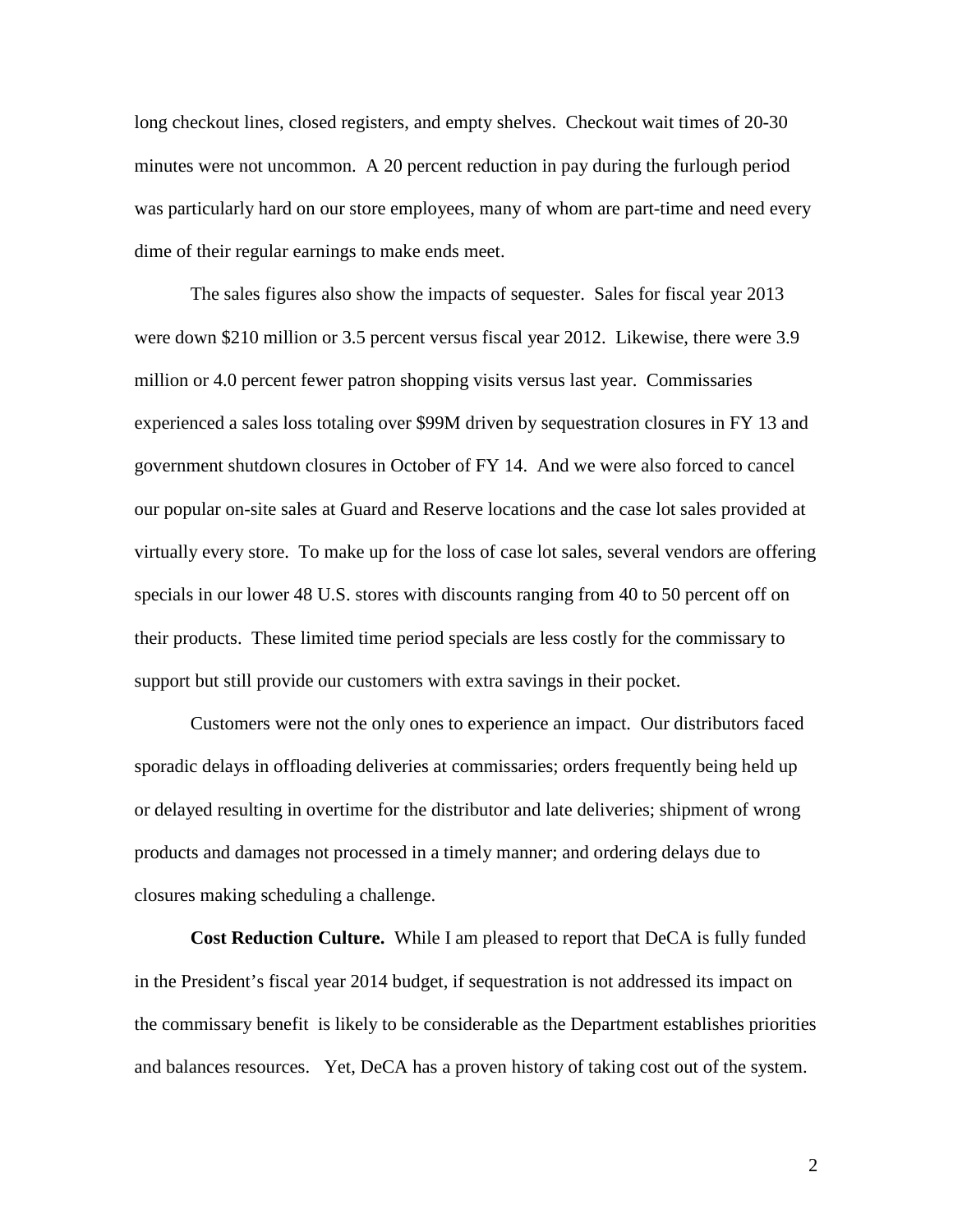Since its activation on October 1, 1991, DeCA's pre-BRAC operating costs have been reduced by over \$700 million and its workforce reduced by over 2,500 full time equivalent positions. DeCA also reduced its inventory by over \$500 million. Over the past 20 years, we have "picked the low hanging fruit" by seeking innovative initiatives to achieve operating efficiencies and through good stewardship of taxpayer dollars as we made the commissary system significantly less costly to operate. Examples of these efficiencies and cost reductions include: the elimination of warehouses and associated inventory and commissary employees in the contiguous United States; the centralization and automation of accounting functions; and consolidations of headquarters and regional offices. With this history, any further reduction resulting from sequestration will diminish the commissary benefit.

**Performance Measures:** Prior to sequestration we had an impressive year in fiscal year 2012—sales were up, topping the \$6 billon level for the first time since 1992; the cost of delivering the commissary benefit, once again, came in under budget; customer service scores and patron savings levels remained relatively constant.

Prior to sequestration, patrons continued to confirm the value provided by the commissary benefit, expressing their satisfaction with an overall customer service rating of 4.61 on a scale of 5, slightly under last year's score. Again this year our internal measures were validated externally by the American Customer Satisfaction Index (ACSI). DeCA's latest score increased to 82, the highest score ever for DeCA, significantly exceeding the ACSI commercial supermarket industry average of 77. DeCA's score of 82 is exceeded by only one commercial grocery chain. Customers reported to ACSI once again that DeCA's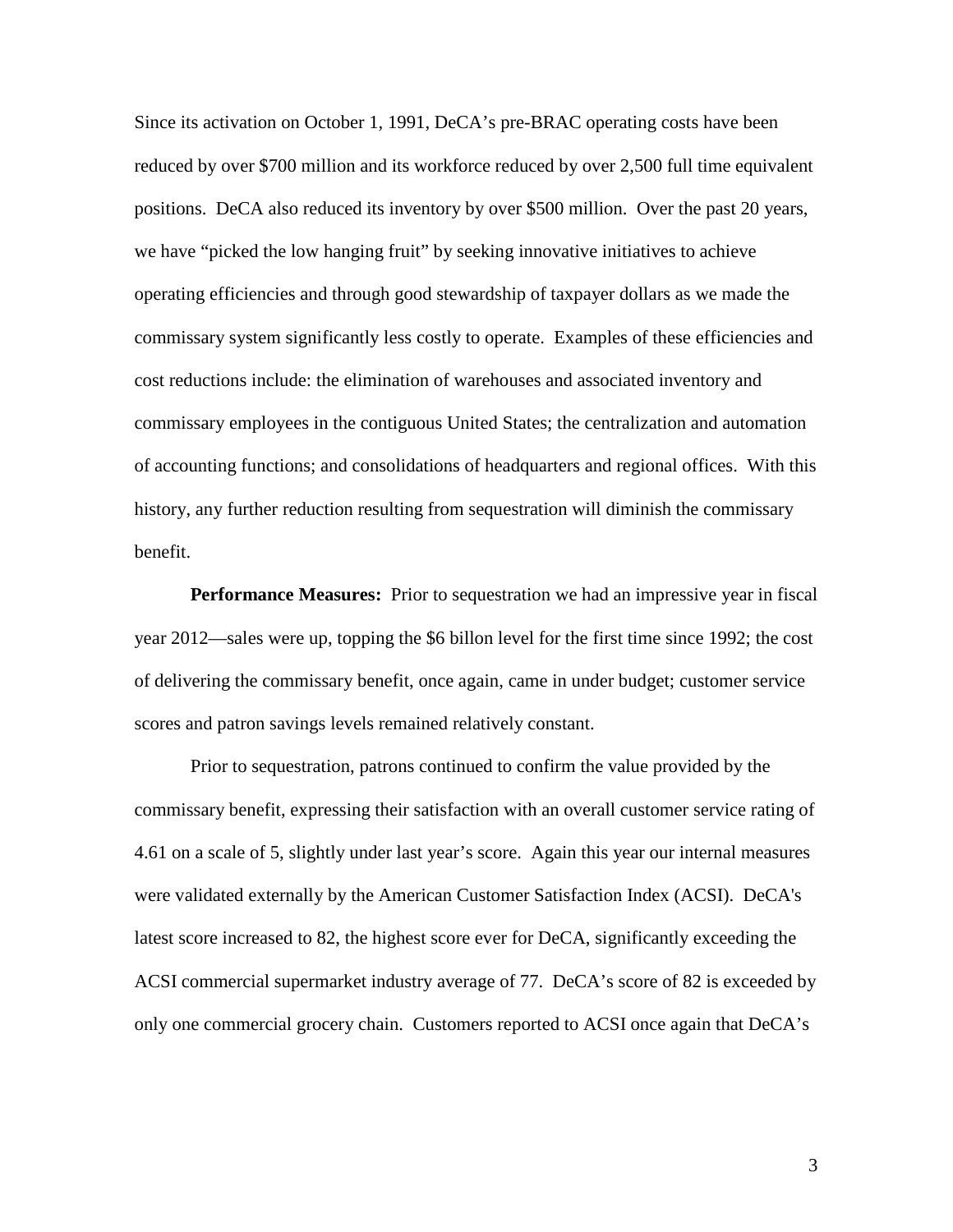strengths are: "customer satisfaction" and "perceived overall quality", with "perceived value" scoring highest of all retail outlets measured.

**Financial Accountability.** In fiscal year 2012 DeCA earned its eleventh consecutive unqualified audit opinions on annual financial statements. This continues an unblemished record since 2002 of achieving unqualified opinions on our consolidated financial statements—a feat matched only by three other defense activities. DeCA also continues its role as a Departmental leader for its annual Statement of Assurance, implementing the requirements of the Office of Management and Budget Circular A-123, *Management's Responsibility for Internal Control*, Appendix A. The effective linkage of accountability and audit readiness to internal controls over financial reporting has made DeCA a model of Government accountability.

**Sustainability.** DeCA's goal is to provide healthy products produced in an environmentally and socially responsible manner. Recognizing that the retail sector's sustainability concept is a changing and evolving process, DeCA, nevertheless, endeavors to integrate sustainability into its operations. Our sustainability policy includes not only the products sold, but the retail operation itself. Simply stated our policy is:

"Consistent with price, quality, and customer preference, DeCA will endeavor to provide patrons with products produced through sustainable methods. In addition, DeCA will continue to showcase domestic products and encourage its contractors to, where practical and again consistent with price, quality, and customer preference, work with local producers and provide fresh meat, poultry, seafood, fish and produce for sale in commissary stores."

DeCA is committed to conducting business in a manner that adds value for our patrons and our stakeholders, including the American taxpayer. For example, DeCA has worked hard to reduce energy use since 1993 and achieved high levels of energy efficiency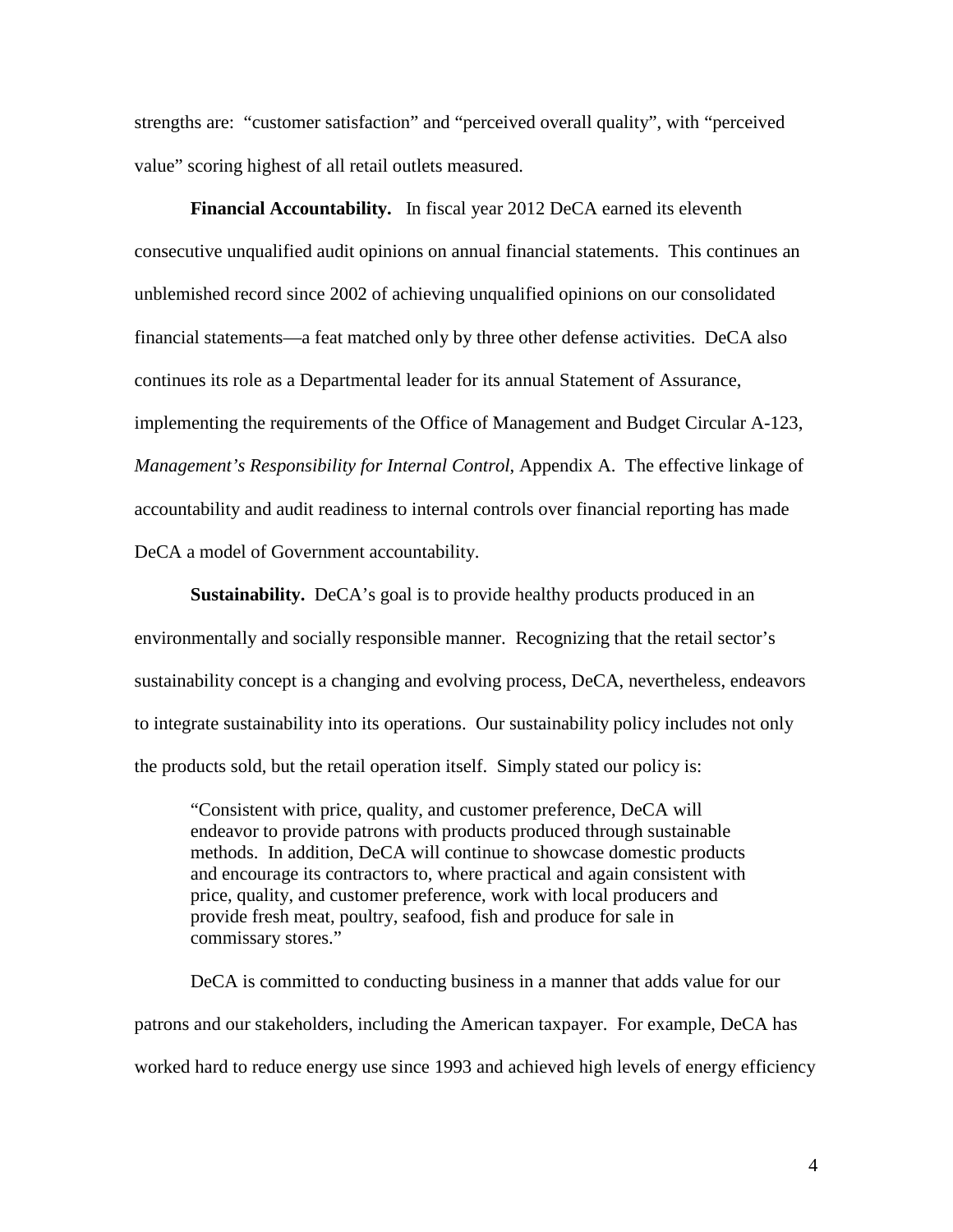prior to the establishment of Federal energy reduction goals. As a consequence, today a typical commissary is much more energy efficient than a commercial supermarket. DeCA opened its first "green" commissary, equipped with the newest energy-saving features, in Ansbach, Germany this year; and the new store in Portsmouth, Virginia featured our first commissary with energy-conserving glass doors on most display cases. Future initiatives include a worldwide equipment assessment to meet fiscal 2015 energy and water goals, starting web-based refrigeration monitoring, testing low ambient "layered" and "day" lighting, establishing an energy reporting website, and providing annual computer-based, energy efficiency training for the agency's facility energy supervisors.

During Earth Week commissary customers found extra savings on earth-friendly items such as carbon fluorescent light bulbs and a good assortment of green cleaning products and high-efficiency laundry cleaning products. There are also innovative wastereduction products such as paper towels and bathroom tissue without cardboard tubes, so there is nothing to throw away after the last towel is used.

Diverting the commissary store waste stream from landfills is paramount. Every effort is made to reduce the amount of waste disposed of as garbage. Actions including recycling, composting and food donation will assist in achieving this goal. DeCA continued its active recycling program, generating over \$3.6 million in revenue by recycling over 60,000 tons of cardboard and 1,300 tons of plastic. We diverted over 11 million pounds of garbage from the waste stream by composting and our stores donated over a half a million pounds of food stuffs to those few food banks that had been designated by the Secretary as eligible to receive food donations from commissaries. This coming year we will actively engage additional local food banks to determine their interest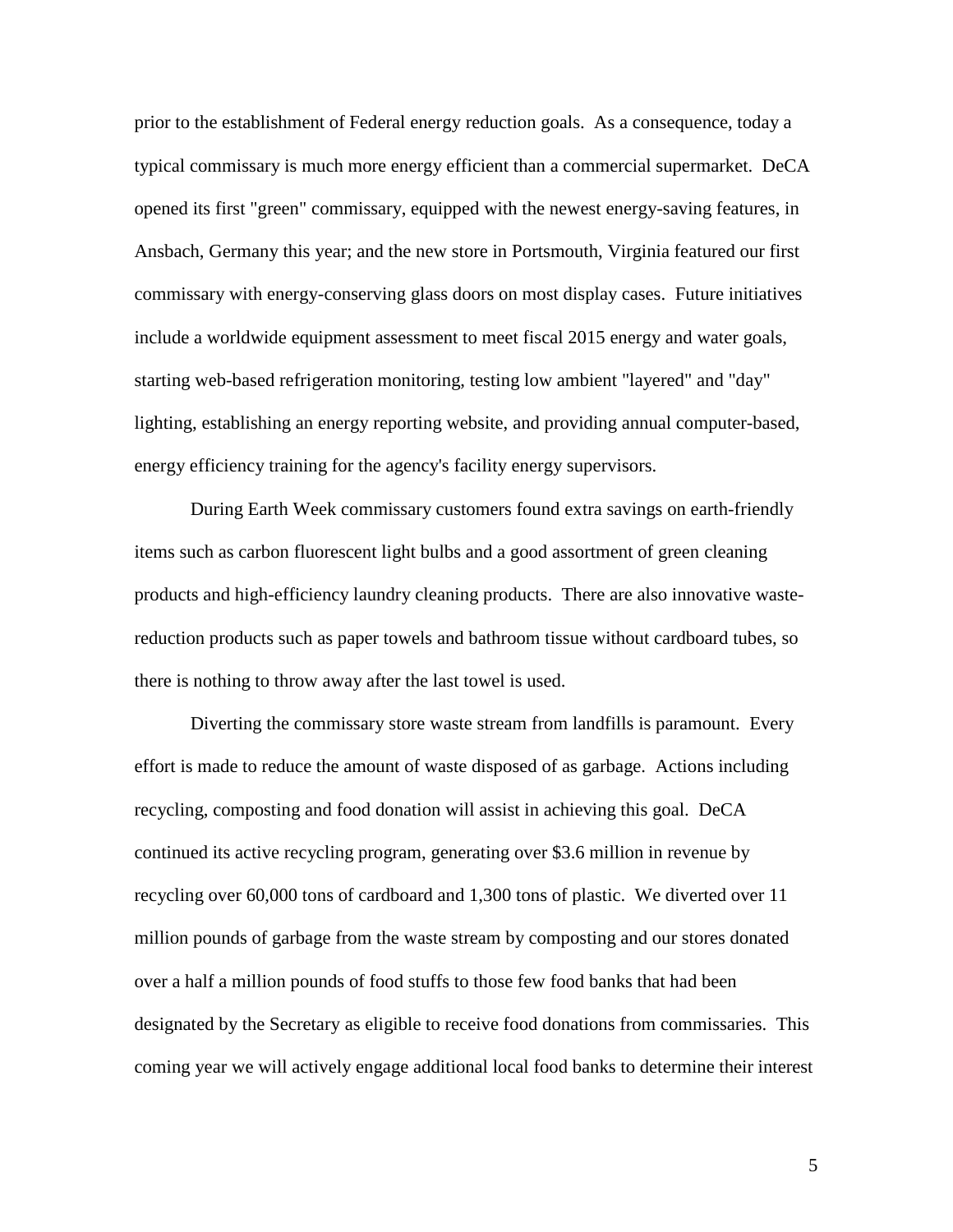in seeking designation as authorized food donation recipients and will continue to encourage our industry partners, whose unsalable products are on buy back, to participate in the food donation program. Another 730,000 pounds of food were collected at commissaries in support of the Feds Feed Families program.

**Construction:** This year we conducted a comprehensive review of the requirements for surcharge funding and projected revenue to include not only facilities, but also information technology and equipment costs. Including facilities maintenance, information technology and equipment requirements, the total surcharge construction backlog as of fiscal year 2013 is \$354M, but is projected to grow to \$779M by fiscal year 2022. We have taken a number of steps to address the shortfall by reducing construction costs. For example, DeCA has eliminated the mechanical mezzanine, simplified the ventilation system below frozen food storage rooms, and moved refrigeration piping, and power, communications and data cabling overhead.

We decided to adopt the Corps of Engineers' BUILDER program for facility assessment and condition index calculations. This construction assessment tool will be the standard for use in the Department of Defense. Sequestration and official travel restrictions prohibited government personnel from performing the baseline BUILDER facility assessments. So in July 2013, we outsourced the application of the new assessment tool which takes a fresh look at our facilities and develops a more objective reset of our facility condition baseline. As of early September, over 50 of the 256 stores and central distribution facilities have been assessed. The effort will be complete in the second quarter of FY2014, in time for the bi-annual update of construction requirements. This program is critical to accurately identify and program the construction projects to address the greatest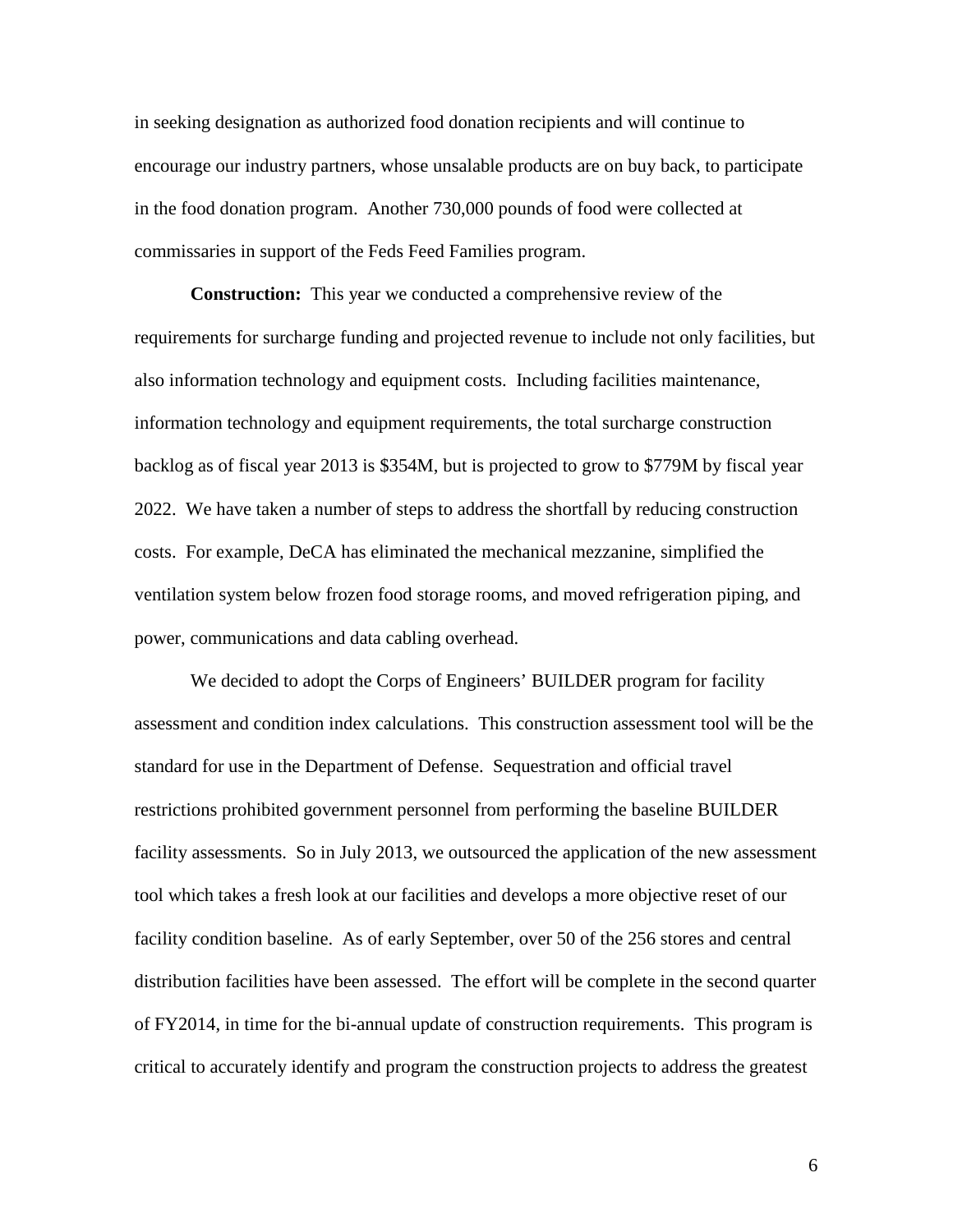need and ensure efficient use of limited surcharge funds, as we move to a "living within our means," philosophy in programming construction projects in accordance with available surcharge funding.

DeCA's focus continues to be on renovation vice replacement, improving as many commissaries as possible, and making a positive impact on the shortfall. This allows DeCA to defer major investments while providing safe, well maintained facilities DeCA's customers expect and deserve. DeCA devotes over 40 percent of its facility budget to ongoing maintenance and repair. Adequate maintenance combined with renovations, or minor construction projects that replace refrigeration and air conditioning systems while addressing other needed facility repairs, extends facility life and reduces the need for major construction or facility replacement. However, store replacement and major construction projects to address facility and operational deficiencies cannot be avoided. Between fiscal years 2013 and 2018 only two or three major construction projects are planned each year. Twice as many renovation projects are planned for the same timeframe.

We have initiated the acquisition process for a third-party study of all aspects of DeCA's engineering process. The study will provide external perspective and advice with the goal of identifying areas of improvement and cost savings. The study will provide a thorough analysis of the way DeCA Engineering currently conducts business to include a comparative analysis between DeCA commissary facilities and private sector grocery stores, as well as other comparable military construction projects. Areas to be evaluated will include organizational structure, store programming, planning, design, procurement, and project delivery of new construction, addition/alteration, architectural and refrigeration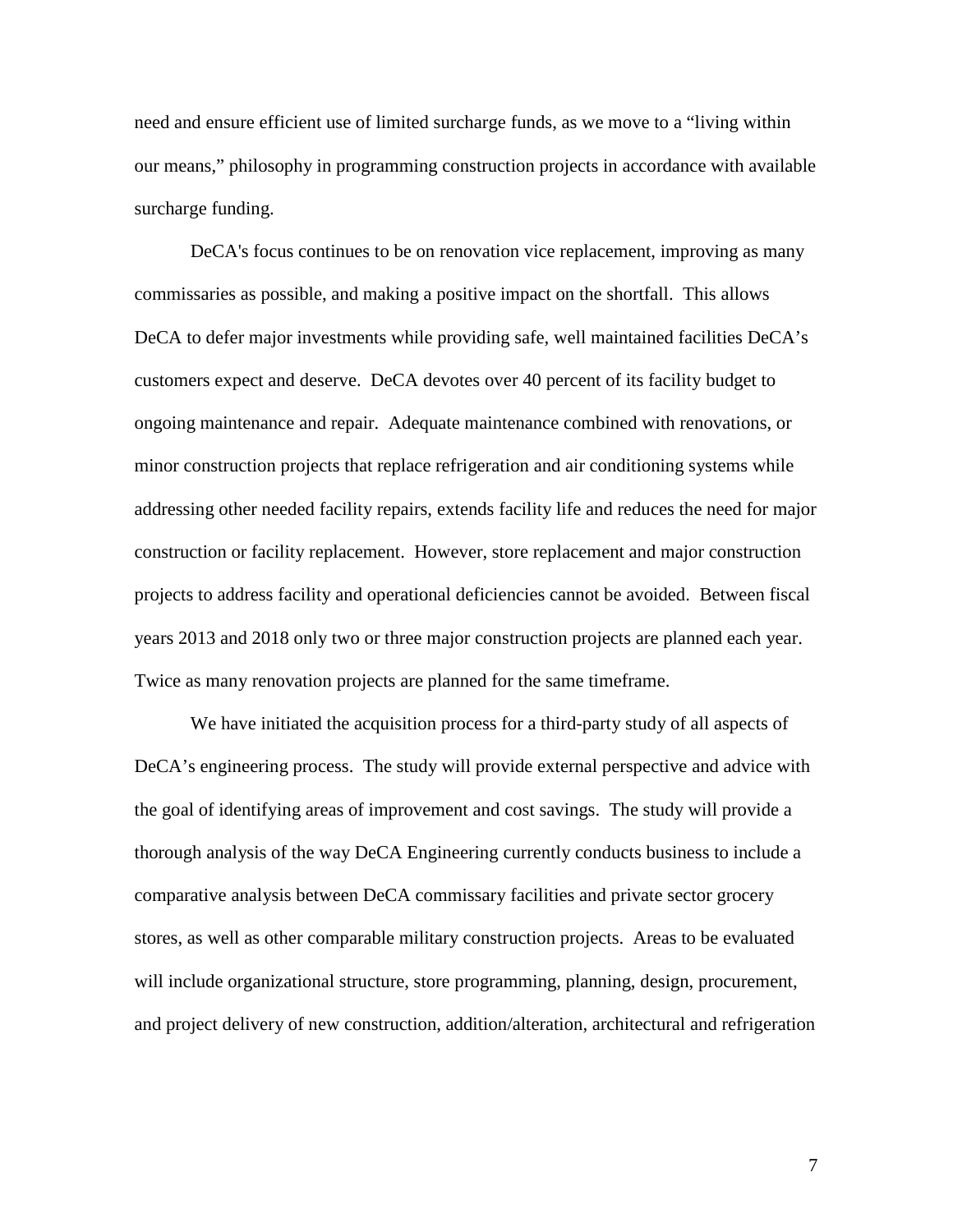upgrade, and maintenance and repair projects. The contract is scheduled to be in place in early fiscal year 2014.

**Relevancy for the Future:** In July 2013 the Agency reorganized its Sales Directorate mirroring state of the art retail processes using modern retail analytical techniques and merchandising methods. Category Management Units under the new sales alignment, will improve the synergy of DeCA's product buying, promotional, marketing, and product placement activities based on real-time business analytics and an annual buying plan. Today's grocery industry is being shaped by consumers who, through the Internet and smart phone technology, have more information to make their shopping decisions. By realigning our category management system, we are positioning ourselves to ensure the commissary benefit and its savings remain relevant to our patrons. Through the new system, the sales directorate's traditional buyer and vendor relationships will give way to a staffing structure where category managers interact with industry. Category managers will negotiate commissary pricing and patron savings based on business metrics that affect product movement—inventory turns, promotions, in-store merchandising and plan-ograms--that dictate optimal product exposure. We are in the process of training and certifying the employees mirroring industry best practices. This change allows the clear assignment of responsibility for category managers who will be held accountable for their performance.

The grocery industry in the United States is adopting the online ordering system prevalent in the retail sector, and DeCA is keeping pace by piloting a curbside pickup service. We're testing the concept to increase accessibility to the commissary benefit by offering our patrons the ability to order groceries online in addition to shopping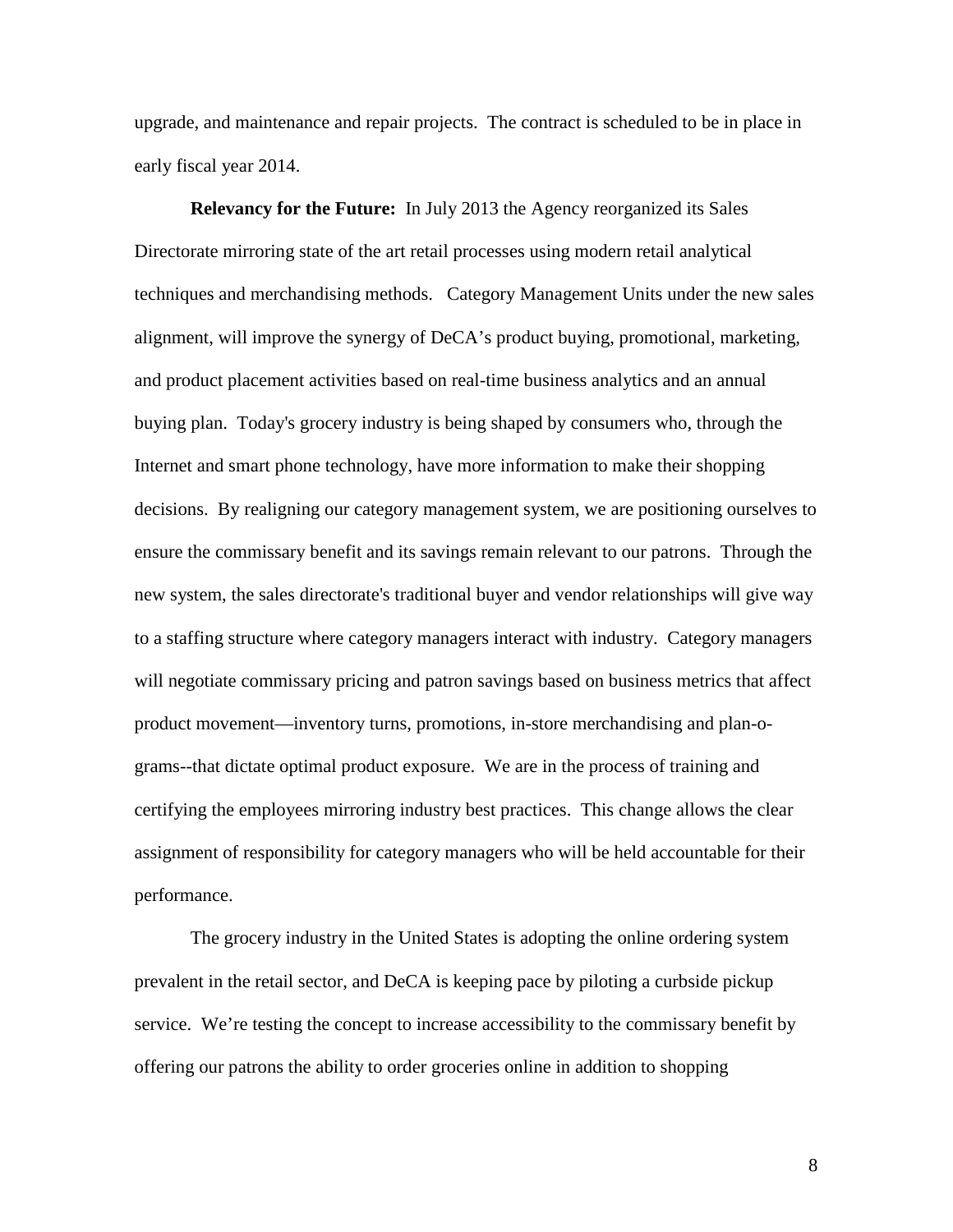conventional brick and mortar stores. Our CLICK2GO model will allow patrons to order groceries online, select an order pickup time then pick up their order at the commissary curbside location. CLICK2GO is being tested at Fort Lee, Virginia, Offutt Air Force Base, Nebraska and soon at Travis Air Force Base, California. The one year pilot will measure patron acceptance, operational execution to ensure that online shopping will not degrade current commissary service levels, and cost to deliver the benefit at which time we will decide whether to expand the concept to other commissaries.

The Agency is also developing a mobile application for smart phones that will help patrons prepare for their shopping trip and show them the tremendous price savings the commissary offers. Initial features of the mobile application will include such things as store locations, contact and navigation details, recipe lists, ability to make a shopping list feature and listing current promotional items or specials.

Of course, the Commissary Rewards Card continues to be very popular, winning a prominent place in customer's wallets and purses around the world. The card gives customers access to digital coupons redeemable at any of the Agency's 245 stores. In the first year more than one million cards have been registered by shoppers, who have downloaded more than 12 million coupons so far. That means bigger savings for them, on top of the commissary's usual savings of more than 30 percent. I would like to take this opportunity to publicly thank our industry partners who are stepping up with great coupons on all kinds of items everyone uses every day.

We are also utilizing social media to engage customers in a 21st century medium that helps spread information about the benefit, positively promotes the brand, and communicates with customers. Social media meets the needs and expectation of younger